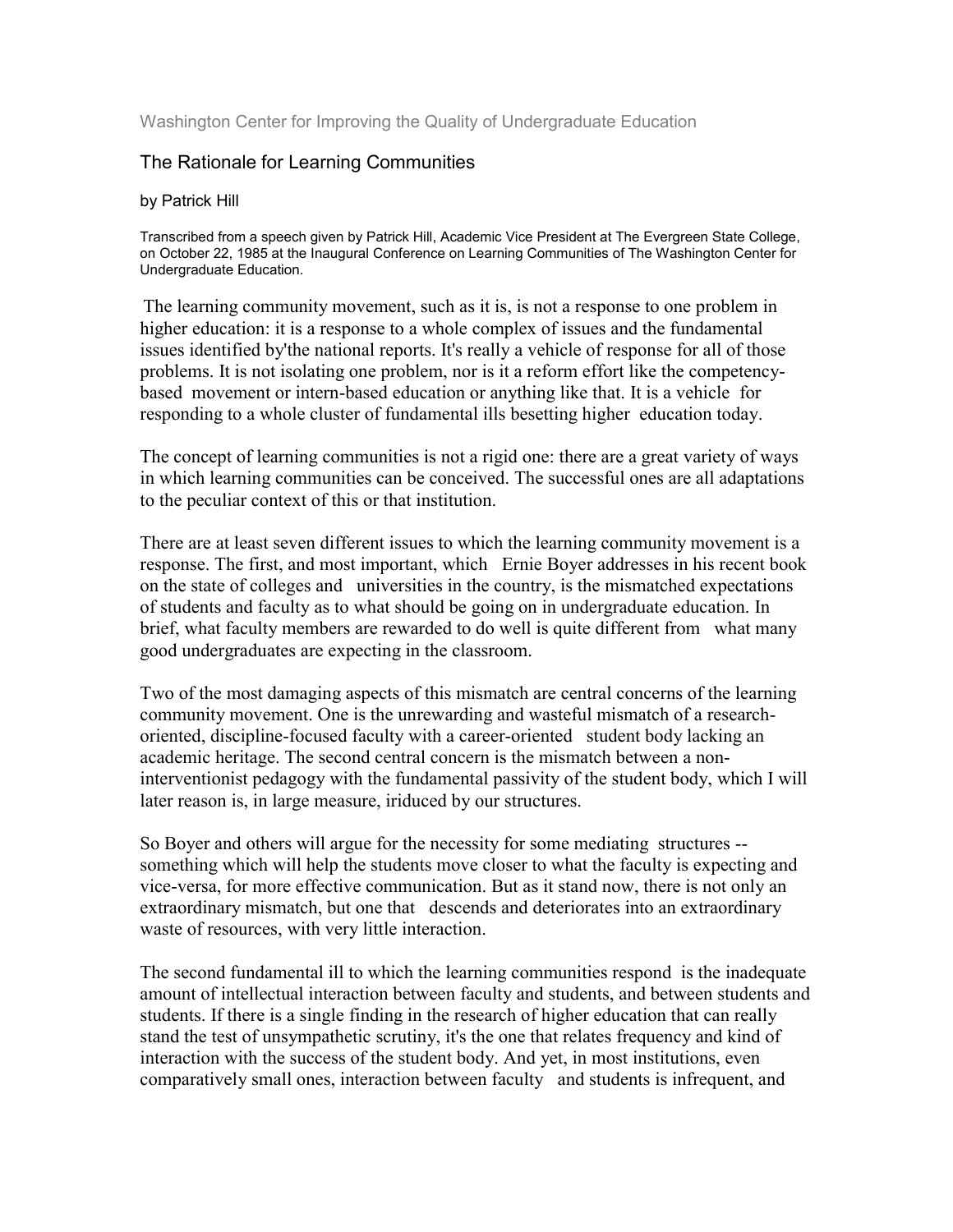too often limited to term papers and examinations which are frequently, themselves, too mechanical and routinized to have significant educational impact.

Any reform movement which is based on expensive assumptions is going to fail, and some people have so interpreted the learning community movement-- Sandy Astin does this in what he has written, that the learning community movement is a "movement toward smallness." If it were a movement toward smallness, it would become a very expensive movement, and for that reason would not have great impact. My feeling is that the communities are more like laboratories, which need to be experienced once, rather than a way of restructuring a whole college curriculum.

The third fundamental ill to which the learning communities is responding is the lack of relationship or coherence among most of the courses taken by the student outside his or her major. The individual, isolated course, standing on its own and too often created out of the research interests of the professor, deprives the students and the teacher of the widest system of coherent curricular support which would relate the fragmented disciplines to each other and reinforce the significance of what is being taught. That lack of coherence -- I think we understand what it does to the student -- but few people have focused on what it does to the teacher. It deprives the teacher of a support system. Most of the names that we would mention in a contemporary philosophy course you hear only in that course and no place else. Likewise, for most any other discipline. There is not a coherent set of reinforcing values and foci.

The fourth ill to which the learning communities are responding is the lack of resources and opportunities for faculty development. It is understandable that those resources are no longer available. We have to find ways of internal reallocation to make it possible for faculty to continue to grow.

The fifth ill to which the learning communities are responding is the growing complexity and interdependence of the problems we face with our disciplines --the problems we are trying to solve. Symbolized by events like Love Canal and Three Mile Island, the unmanageability and incomprehensibility of contemporary events underline the need for an additional set of skills in the educated person. As John Kemmeny, former president of Dartmouth and Chairman of President Carter's Commission investigating the Three Mile Island disaster said, "We desperately need individuals who can pull together knowledge from a wide variety of fields and integrate it in one mind. We are in an age where we are facing problems that no one discipline can solve. What we'd like our best students to be able to do is to walk in on a problem, a problem they know nothing at all about, and by working hard, in six months' time become fairly expert at it." He said "fairly expert", not "expert." My feeling is that unless we can do that, then democracy will fail. Unless we can train people to become fairly expert, at least expert enough to participate in decisions, then we are going to be relying on experts to make decisions for everybody.

The sixth problem to which the learning communities are responding is the noncompletion rate in colleges and universities which has reached alarming proportions.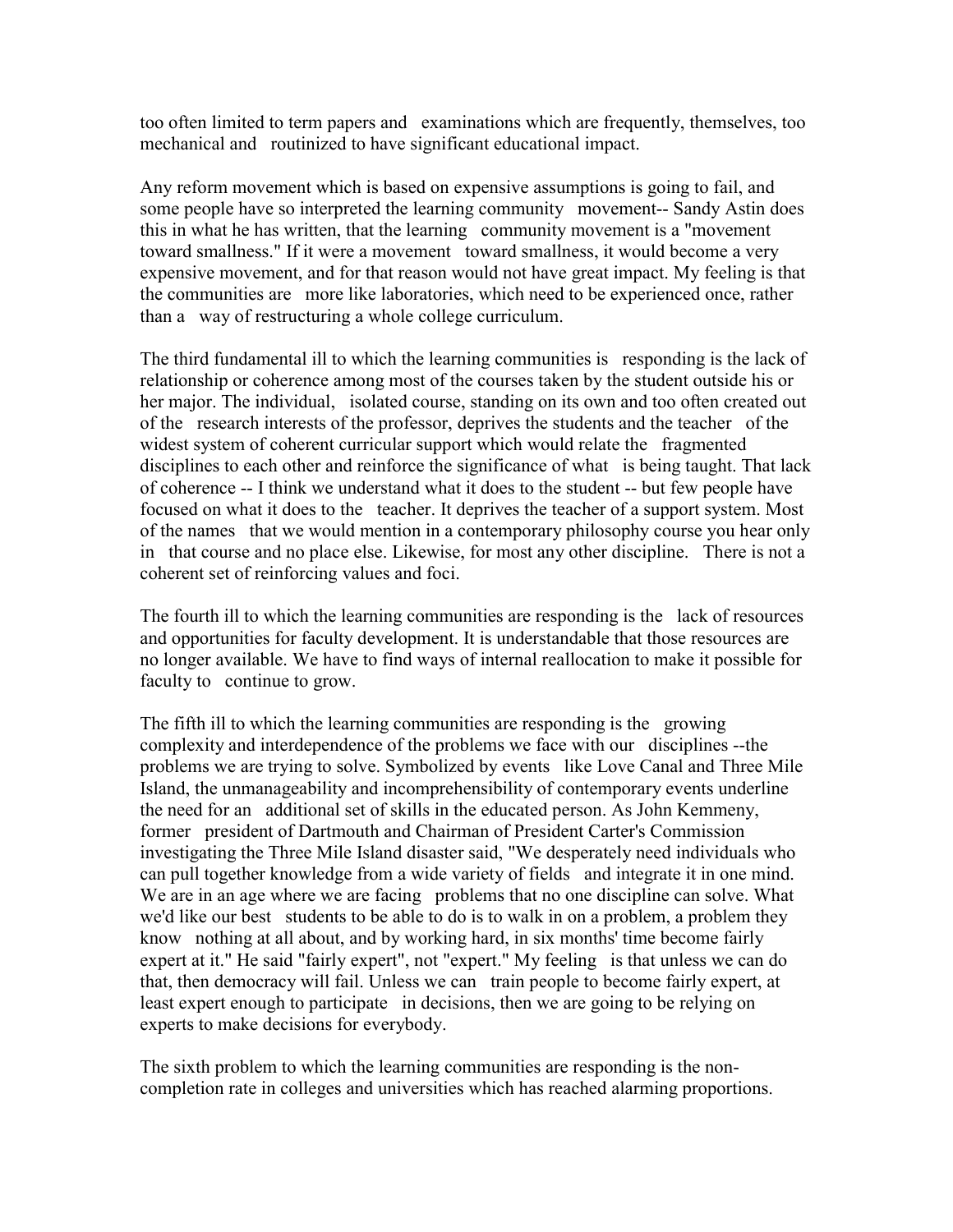Only half of the students who start college with the intention of getting a bachelor's degree actually attain this goal. The learning communities have had extraordinary impact on retention. It hasn't been studied in every one of the institutions where the communities exist. But at SUNY-Stony Brook the normal retention rate in the freshman year was 55 per cent; in the learning communities it was 95 per cent.

And the last problem to which the learning communities respond is shrinking budgets, a professional reward system, and internal patterns of resource allocation which reinforce and perpetuate the dominance of all the previous six structural flaws. What flows from this is that we need administrative leadership which will do something to counteract the pattern of reinforcing destructive or non-productive behavior.

That's the set of problems to which the learning communities are responding. And, again, my fundamental point--my first point--is that the learning communities are a vehicle of moving on all of those fronts at once. They are not nearly a response to one problem, and certainly not an attempt to make education based on a small scale -- valuable as that is.

Now, I want to talk about the learning communities and, not so much how they respond (I'm not going to review the whole structure, you have that in your hands) but what are the fundamental things which they are trying to do (philosophically fundamental)? If we try to isolate one factor as underlying all of those six structural flaws, I think the one which we would isolate is the fragmentation of the disciplines and departments and of the people. The atomism -- the social atomism, the structural atomism -- which isolates people and enterprises from each other.

I tell two brief stories about the way my thinking was influenced to go in this direction. One concerns an undergraduate student I knew while I was director of undergraduate studies and philosophy in the summertime. She was taking a course in behaviorism from 10:00 to 1:00 and a course in existentialism from 1:00 to 4:00. And she was pulling A's in both courses. In the behaviorism course -- this was pure Skinner -- she was learning about the .67 predictability of human behavior and of the illusory character of consciousness and intentions and certainly of their insignificance in explaining human behavior. In the philosophy course, which was focused on the early Sartre, she was learning that we are ultimately free, even to the point of being able to define the meaning of our pasts.

I asked her which course was right. She said, "What do you mean?"

 I said, "If you had to choose between the two courses, which one would you choose?" She said, "I like the psychology teacher better."

 I said **, "**That's not what I'm asking. Which one is correct? Which one is correct about the nature of our human being?" And she said, "I'm getting A's in both courses."

The other story which I tell about the need for a different sort of structure concerns a colleague of mine, who was teaching philosophy at Stony Brook and whose students